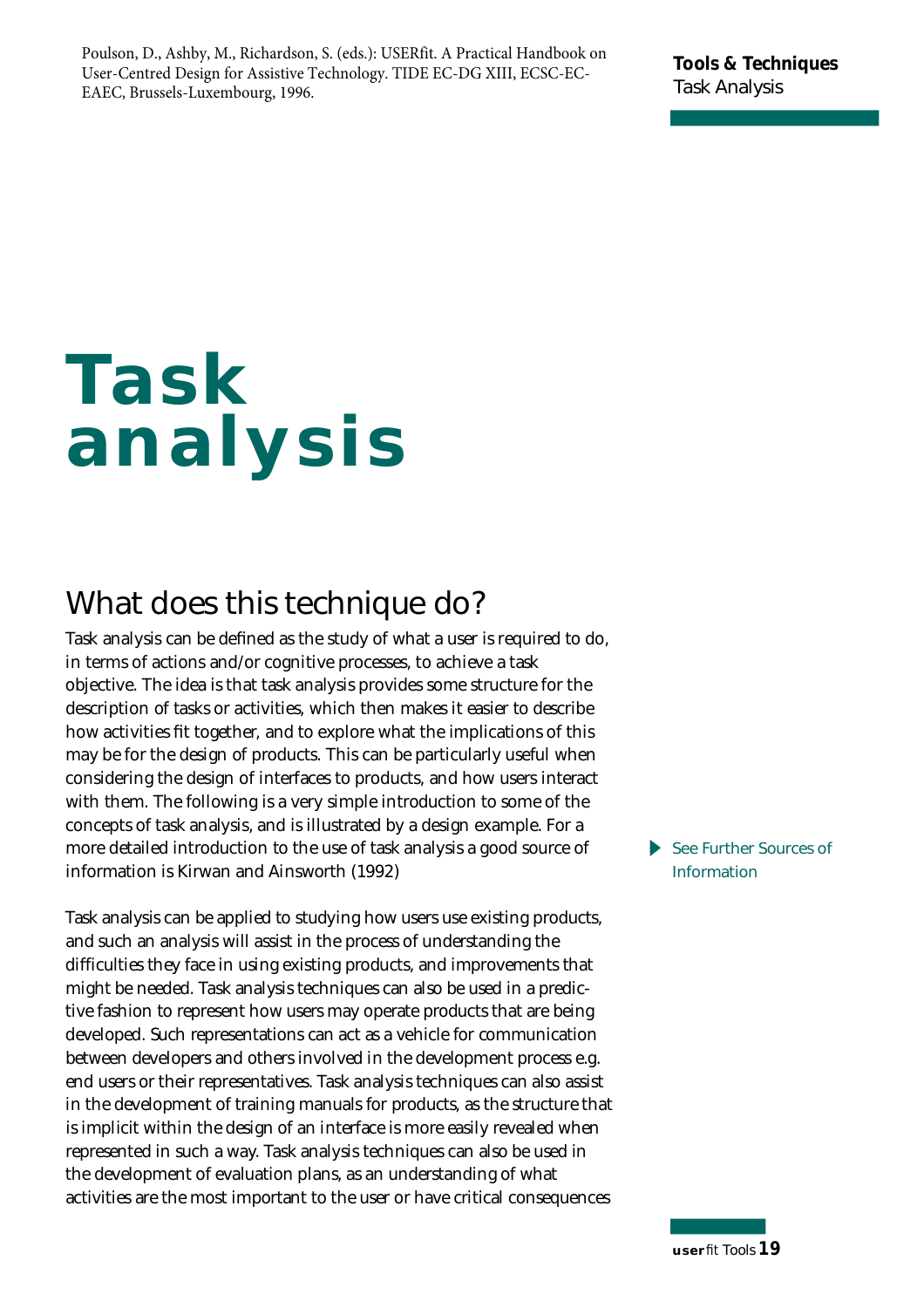for their safety, helps place priorities on any evaluation studies planned. Information on how often different activities need to be performed is also information which is particularly useful to have for these purposes.

An important point to be made is that in order to be maximally effective such an analysis should be extended to encompass the whole of the user's interactions with a product. In addition to everyday tasks more in frequent tasks such as maintenance and cleaning, as well as known types of misuse, should be included in the analysis.

All forms of task analysis are concerned with the description and representation of tasks or activities, and provide organisation and structure to that description. This can be useful when describing an existing set of activities performed by a person, but also is of value when trying to design a new product. Thinking through the sequences of activities that a person would need to go through to use a product can assist in identifying whether these are organised logically or not, and can assist in designing and redesigning the operations needed to use a product.

Two processes are usually followed when a task analysis is conducted. The first of these is some understanding of sequence or dependency between different activities. Thus it is important to understand a particular activity in the wider context. For example a person using a communication aid may want to communicate hunger, but first needs to draw the attention of the person with whom they want to communicate. After they have communicated hunger there is a need for them to be fed.



Fig 1 Overview of the technique.

The second process is one of representing how activities or tasks fit together. This is a process of representing how large tasks can be decomposed into smaller components, and the logical relationship between these. A common technique used is called hierarchical decomposition,

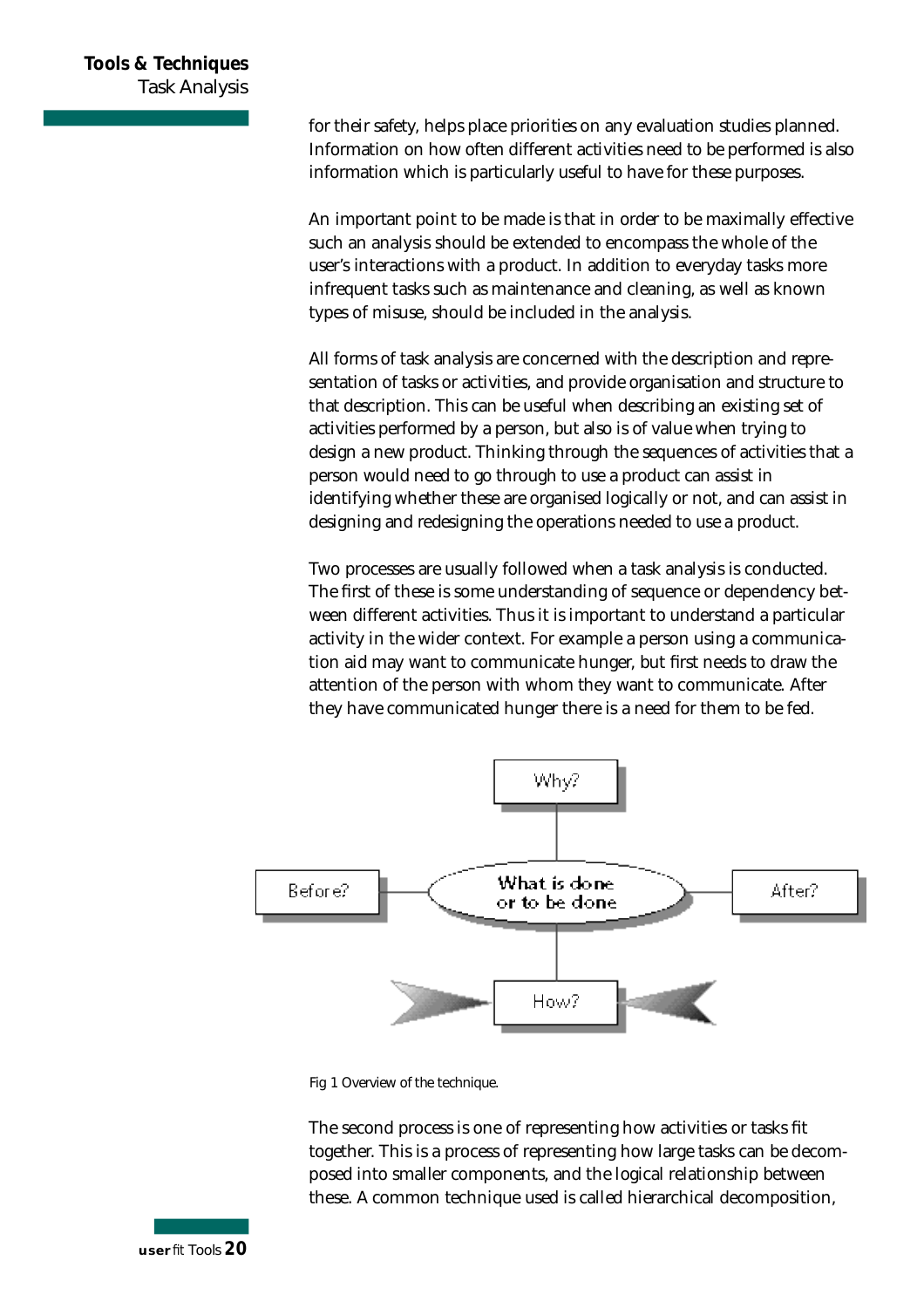which means breaking larger activities into smaller activities until a sufficient level of detail is reached. A good way of achieving such decomposition is to repeatedly ask the question "how" to break activities into smaller units. For example in a communication aid where an identified activity is to draw the attention of the teacher, this might be further decomposed into the child having to press a specific button on the communication aid, repeating the key press in the event of no response by the teacher etc. One well known approach which breaks tasks or activities down into smaller units is the Hierarchical Task Analysis (HTA) technique developed by Shepherd (1989) .

In addition to decomposition it is also common when using task analysis to explore how activities fit into a wider context. It can be useful to re peatedly ask the question "WHY" in order to assist in this process, with activities becoming increasingly more abstract. For example in a communication aid where an identified activity is to draw the attention of the teacher, the question "why" would lead to the answer "to communicate", which is sufficiently abstract not to need further elaboration.

To recap what we have discussed so far: The analysis can start with a description of any particular activity, and begins with a rough description of what the user is doing or is going to do. Thereafter the questions direct the analyst towards a clear description of the task. The "HOW" question directs the analyst towards breaking a particular activity into smaller elements or sub tasks. In this way the tasks can be broken down to the level of detail felt to be needed for the purpose of the analysis. The "WHY" question conversely forces the analyst to think of the wider context in which the activity is taking place in, and can assist in identifying any higher level activities which need to be considered. The analyst is also led to thinking about activities within their context, by identifying what activities take place before the particular activity being looked at, and what activities take place afterwards.

It should also be noted, that even if not used in any formal way the principles of task analysis can be of considerable value in focusing attention on relevant things to consider when designing products for a person. The approach can help a developer think about the wider issues of a products use, and it is often valuable to take time to consider how a p roduct will be used, and how it is likely to fit into the wider environment that the person operates in. Even just taking time to consider what a product will be used for can provide insights as to possible requirements that users may have.

The reader should be aware that task analysis can be a very time consuming activity if used with a high degree of detail on complex p roblems. It is very difficult to provide specific guidance on the use of such tech-niques, as they can be used in a variety of ways and for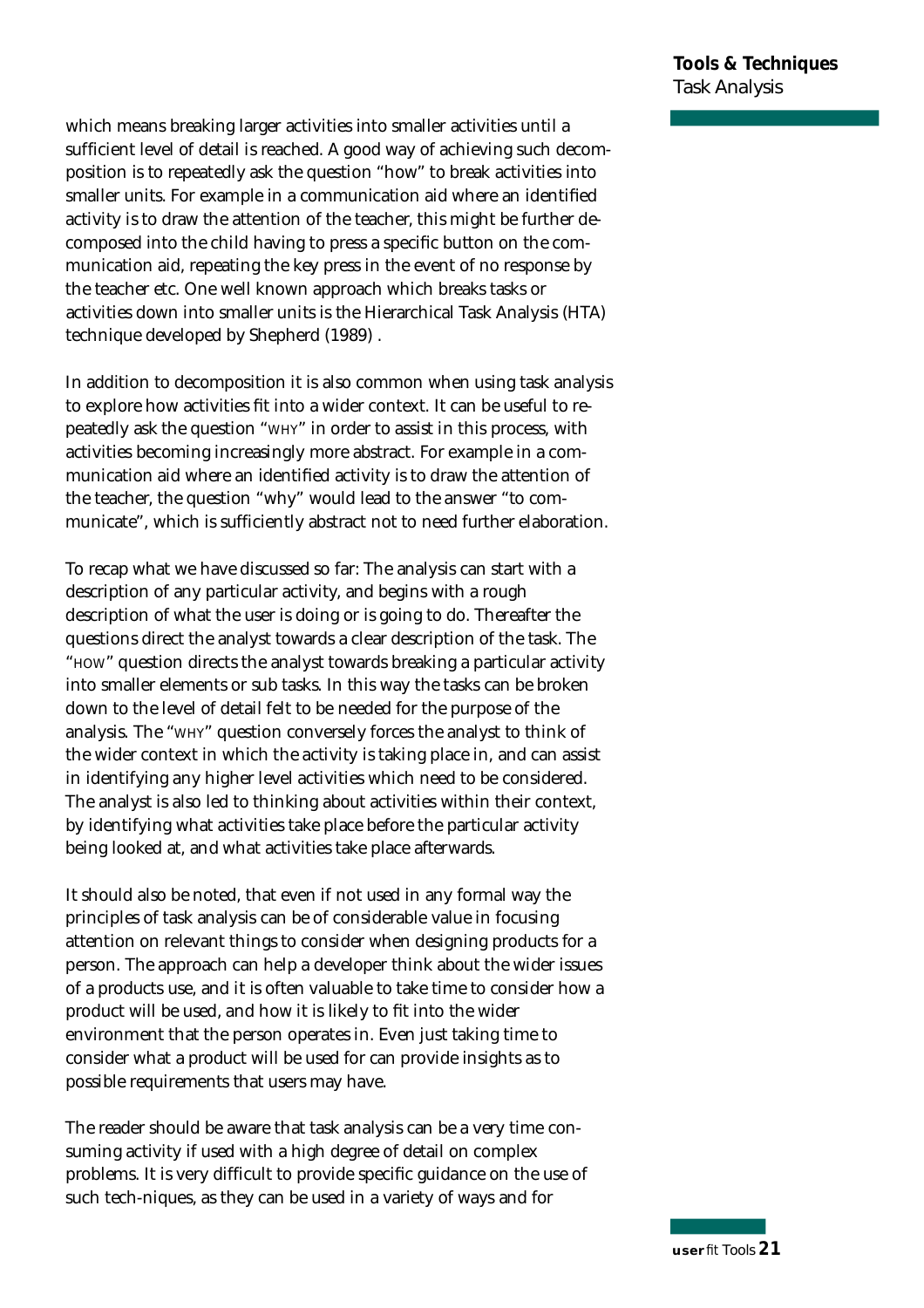different purposes. In addition it is possible to get caught in what is loosely termed 'analysis paralysis', where more and more detail is investigated.

There is no real substitute for practical experience in using such techniques, and the level of detail to go into in such an analysis is largely a matter of judgement. Our advice would be to experiment with using the approach before trying it on a full scale problem, and also initially be more concerned with using the technique to get an overview of the activities involved rather than getting bogged down with too much detail at first. One simple way to do this is to concentrate the analysis initially on the high level structure of the activities or semantics, rather than the fine details of what the user actually does at a microscopic level. Activities can be broken into smaller and smaller components, but for many purposes a relatively high level description is often sufficient, and a good starting point is to describe activities which have some level of meaning as independent units. For example, using a communication aid to express a need for food can be considered a higher level activity than the sets of activities making up that action. e.g. identifying the correct button to press, moving the arm, pressing the key with a finger, waiting for feedback from the communication unit etc.

#### **When to use it**

The technique should be used during the analysis phase of design to en sure proper description of user activities. It can be used to analyse interactions with an existing system or as a means to structure discussions about a hypothetical product. Task analysis data can be used as input to the detailed design of interfaces to products, and can also be used in planning evaluation studies. In later stages of the development the current solution can be checked against the original task or activity analysis to see how the design deviates from the intended solution, and what consequences this leads to.

#### **Who can use it**

Using simple task analysis techniques is relatively easy. The more structured or formal use of task analysis techniques take some time and effort to master however, as the analyst has to get used to using the particular notation adopted and also has to learn how to cope with any situations where it is unclear how to use the notation. For this reason it is recommended that developers experiment with using the technique before using it in earnest. In many cases the involvement of experts in task analysis can also be useful, as such skills do take time to learn .

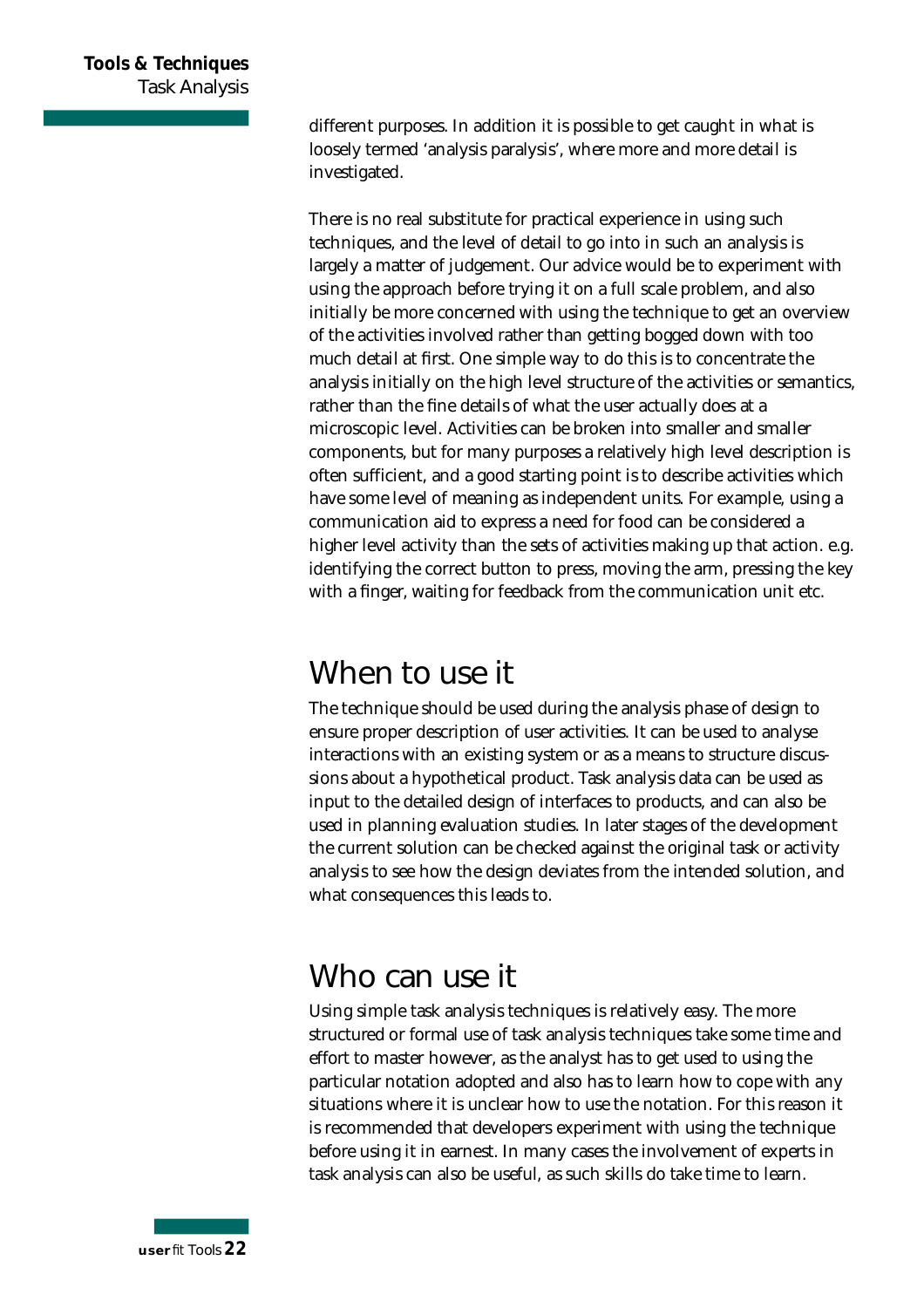## **Who are the informants**

Helpers, users, experienced designers, domain experts can be valuable informants for task analysis. It is often advisable to use more than one informant to ensure that the task analysis represent the activities covered by the whole user population. If the purpose of the analysis is to adapt a product to a particular user, there is no need for additional information from other users, but in such cases it might be useful to obtain additional information about activities from helpers and other relevant parties who know the user.

# **Procedure**

Task analysis commonly follows the procedure given below when it is being used to assist in problem definition. The first part of the analysis is to understand the activities to be represented. This is followed by the representation of the activities in some way, and a process of verification with users that this represents the actual state of affairs. This is then fed into the design process.



Fig 2 Overview of the procedure

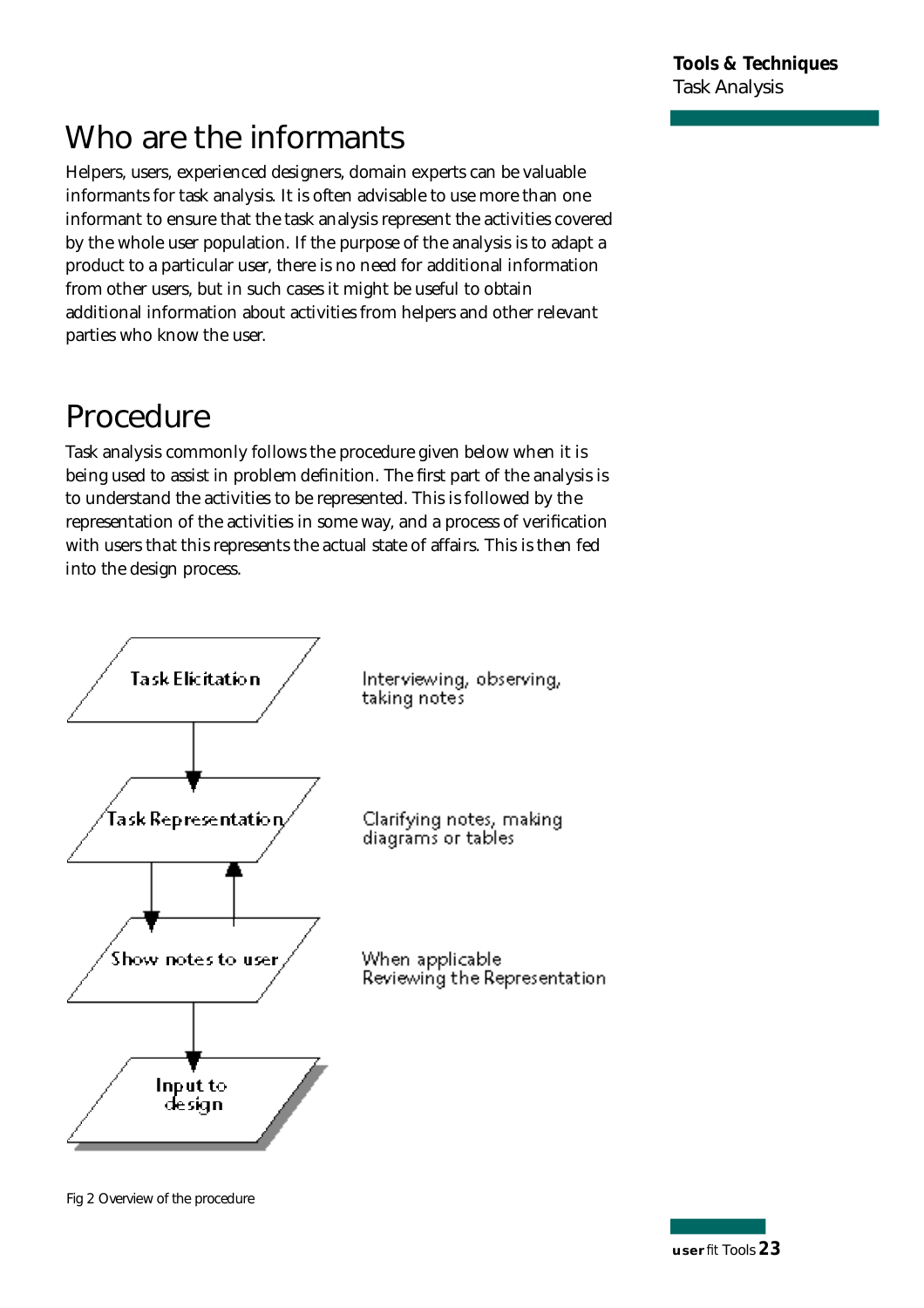First, information needs to be collected. This is done through interviews, or observation of users in their natural environment. Thereafter the information needs organising and structuring in some way. To ensure that this is accurate it is advised to check this with informants and make changes according to their comments. Sometimes several iterations are needed in order for an analyst to understand complex activities.

#### **Preparations**

Not much equipment is needed to perform a task analysis apart from writing materials and a large amount of paper. Many analysts also use tape recorders to record interviews, as otherwise it is difficult for a single person to both interview and make adequate notes at the same time. An alternative is for two analysts to be present, with one taking notes and the other asking questions. Where tape recording is used it is important to ensure that permission is obtained in advance. Another slightly more sophisticated method of data capture is to take video recordings of users' activities and to then analyse these in detail later. This however is particularly time consuming, and is normally only considered for the analysis of products with a largely physical component e.g. physical aids such as wheelchairs or walking aids.

One aspect of preparation which can be time consuming, however, is in organising the investigation, identifying and arranging to meet appropriate users. It is important to carefully consider who is appropriate to consult, and where possible that they represent any variation in the user group. If resources are limited it is a good advice to select parties who will represent the extremes in terms of user variation. Where possible it is a good idea to gather information in the user's own environment, as they will be more relaxed than in an unfamiliar setting, and in addition will be able to demonstrate how activities are performed in the wider context of their home or work environment.

## **Task Elicitation and Representation**

Information can be gathered using interview techniques (see Interviews). Where possible structured interviews should be used, and should focus on the activities considered of central relevance to the development. With this approach the interview is performed as a series of questions. The starting point for this is to ask the person to describe how they perform the particular activities that are of interest to the analyst, and to explain how they are performed. A fairly high level activity can be used as a starting point e.g. communication, and this can then be broken down into smaller components or scenarios e.g. asking for assistance, communicating with a friend etc. Asking the question "why" assists in identifying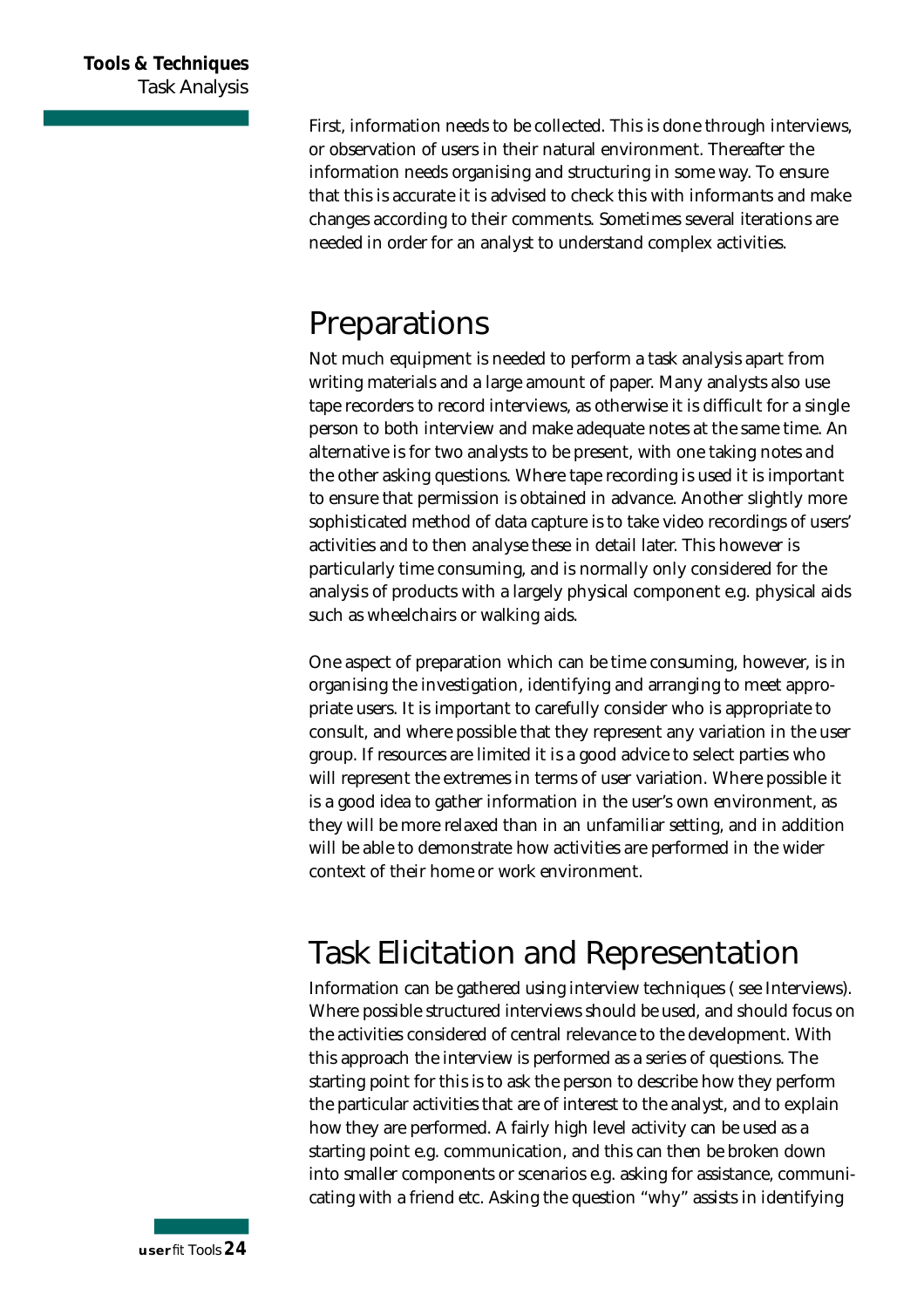the appropriate levels of analysis, as the answers to the question why soon become abstract and no longer cover activities.

Activities can be broken down into smaller and smaller components (hierarchical decomposition) by asking the question "how" at each stage. However it is important not to get too bogged down with detail. It can be very easy to get caught up with increasingly detailed levels of analysis, and skill is needed in knowing when sufficient analysis has taken place. A good rule of thumb for the beginner is not to go down to a level of analysis where the activity elements cease to have any meaning as independent activities.

A series of "what happens before" and "what happens after" questions can be asked at each stage of the analysis in order to ensure that any task dependencies are understood. Task representations can then be constructed based on any interview notes or observation. It is recommended to establish a graphical representation of the activities as it can be much easier to get feedback from users when communication is facilitated in this way.

The choice of representation technique is very much up to individual choice, and Kirwan and Ainsworth (1992) provide a number of examples. In addition the choice of "building blocks" is determined to some extent by the purpose of the analysis. However most task analysis techniques have at least two elements, namely activities (represented in boxes or circles) and relationships between activities (often represented as arrows or connecting links ). In addition it is common to read such diagrams from left to right if a time sequence is being represented, and where decomposition is being shown the higher order activities are shown above the lower ones. This is illustrated in the worked example, which shows the use of a very simple representation technique. The use of task analysis diagrams will make it possible to represent the range of activities that can be carried out with the device and show how they interact with each other. Organising the activities into simple flow charts can be particularly useful, to show how activities relate to each other. It is wise to experiment with different ways of representing activities to find the technique you are personally comfortable with.

Flow charts, hierarchical decomposition and state transition diagrams are all techniques which have been successfully applied in representing actions and the interested reader should consult Kirwan and Ainsworth (1992) for more details.

However, the novice should not be afraid of experimenting with different notations as it is common for individual analysts to make up their own, often taking the features they like best from the way that other people have carried out similar activities. The important thing to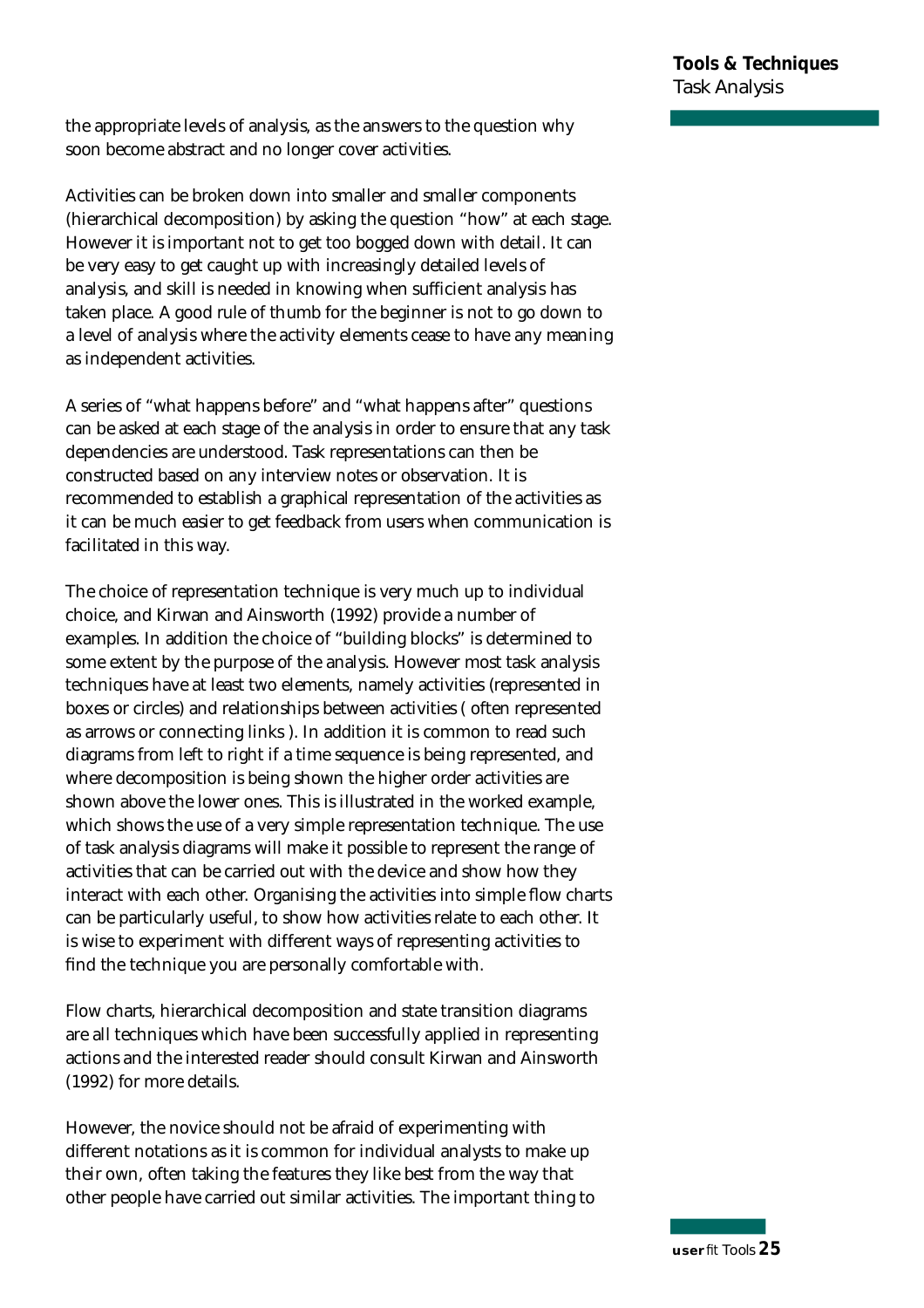remember is that the notation should help the analyst understand the p roblem better, and should act as a suitable vehicle for communication.

#### **Show notes to user**

To ensure that the representation is correct it is advisable to go through the preliminary descriptions with the users. If misunderstandings or errors are identified they can then be corrected before the final task analysis is represented.

## **Usage of Results**

The task analysis diagrams can be used directly in discussions about the system being considered. Changes in system design or new functions might influence the users' activities. It is recommended that the consequences of such changes are identified and represented as new tasks in the task analysis diagrams. In this way a clear and easily communicated representation of the intended design is established.

The task analysis can contain information about task dependencies, frequencies, the context of the task and might expose aspects of the task that need consideration. Some examples of the outcome of a task analysis might be:

- The task representation describes how activities fit together in terms of dependencies. These dependencies might have direct implications for the design of the new system. In our example the user needs to get the teacher's attention in order to communicate a need to go to the toilet. Discussions with carers concluded that users were often embarrassed by this which meant that there needs to be some means of doing this in private. One solution would be to have an alert function which only the teacher would hear or see when it was pressed by the user.
- Consideration about frequency of the activities might help in deciding on the importance of design support for them. In some cases solutions other than a technical device might be considered. For example, if it is decided to use a device to support the user, but its functions are likely to be used very infrequently, then it needs to be extremely easy to use.
- The context of the tasks might have important implications. For example, if a communication device is used outdoors it needs to be water proof and may also need an adjustable volume control.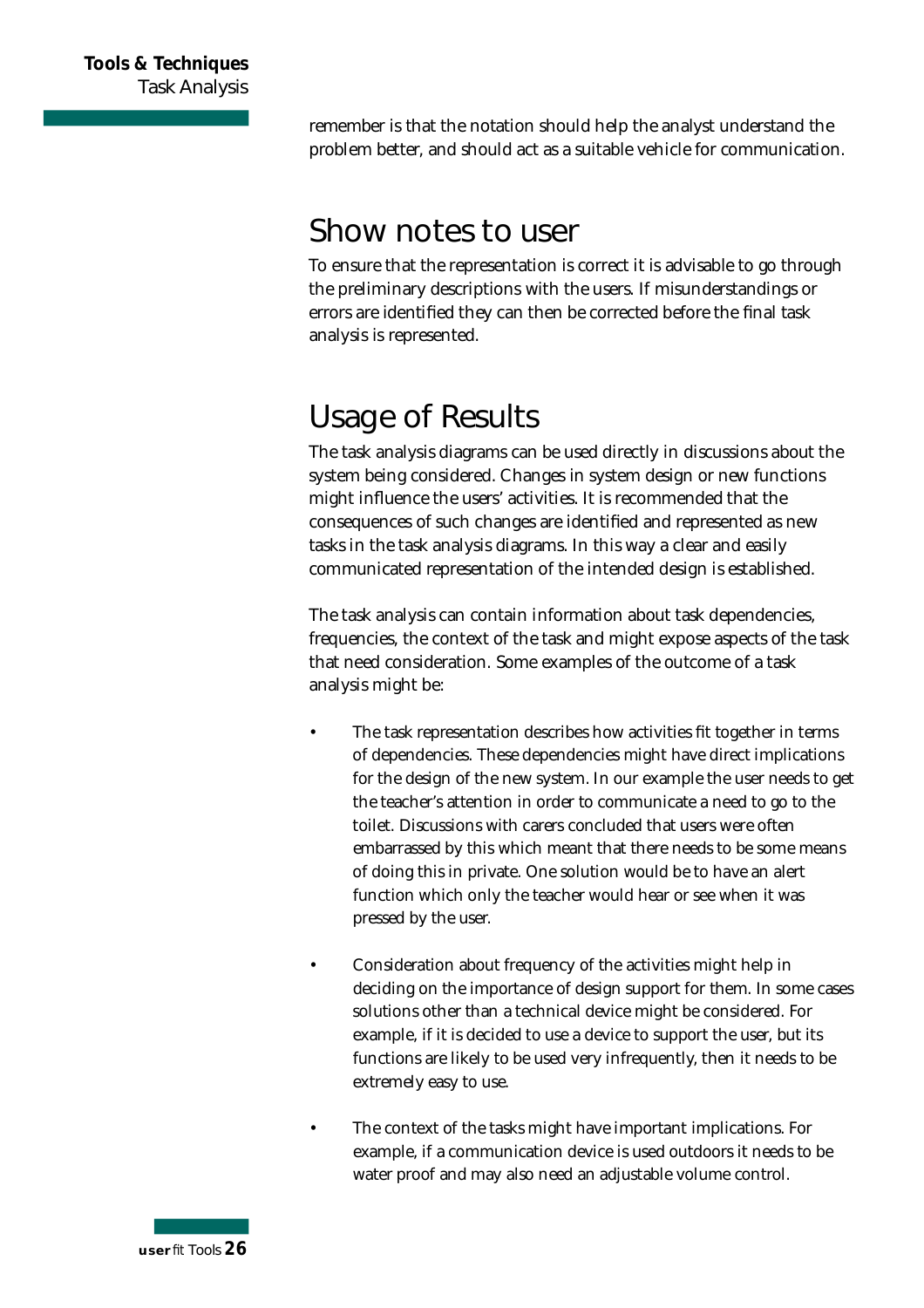Within USERfit, task analysis is of particular value in providing information for the Activity Analysis (AA) aspects of the USERfit methodology. The USERfit analysis requires high level activities or usage scenarios to be identified, and these are then broken down into the smaller activity components that need to be supported. Task analysis assists in the process of understanding these activities and the implications this may have for design. Such analysis can also feed into the Environmental Context (EC), Product Environment (PE) and Product Analysis (PA) tools, where an existing product is being described. In addition such analysis is also of value for Usability Evaluation (UE) planning, assisting in determining priorities for subsequent evaluation.

The following demonstrates in more detail the use of a simple task analysis technique in the case of a communication device for a child suffering from cerebral palsy, and examines how this can feed into the USER fit methodology. A very simple notation is used which represents activities within circles and relationships between activities as connecting arrows. In this case task analysis techniques were used to represent how a new product was expected to work in school, and this was used as a basis for discussion with a sample of children, their carers and teachers.



Fig 3 Overview of communication tasks

Figure 3 shows the high level activities to be supported by the communication aid. There is a high level activity to communicate, and in school this can be broken down into two main areas, namely communication with a teacher, and communication with peers.

For the purposes of illustration "Communicate with teacher" can be further broken down to show the range of communication activities involved with that person. The decomposition of this activity revealed

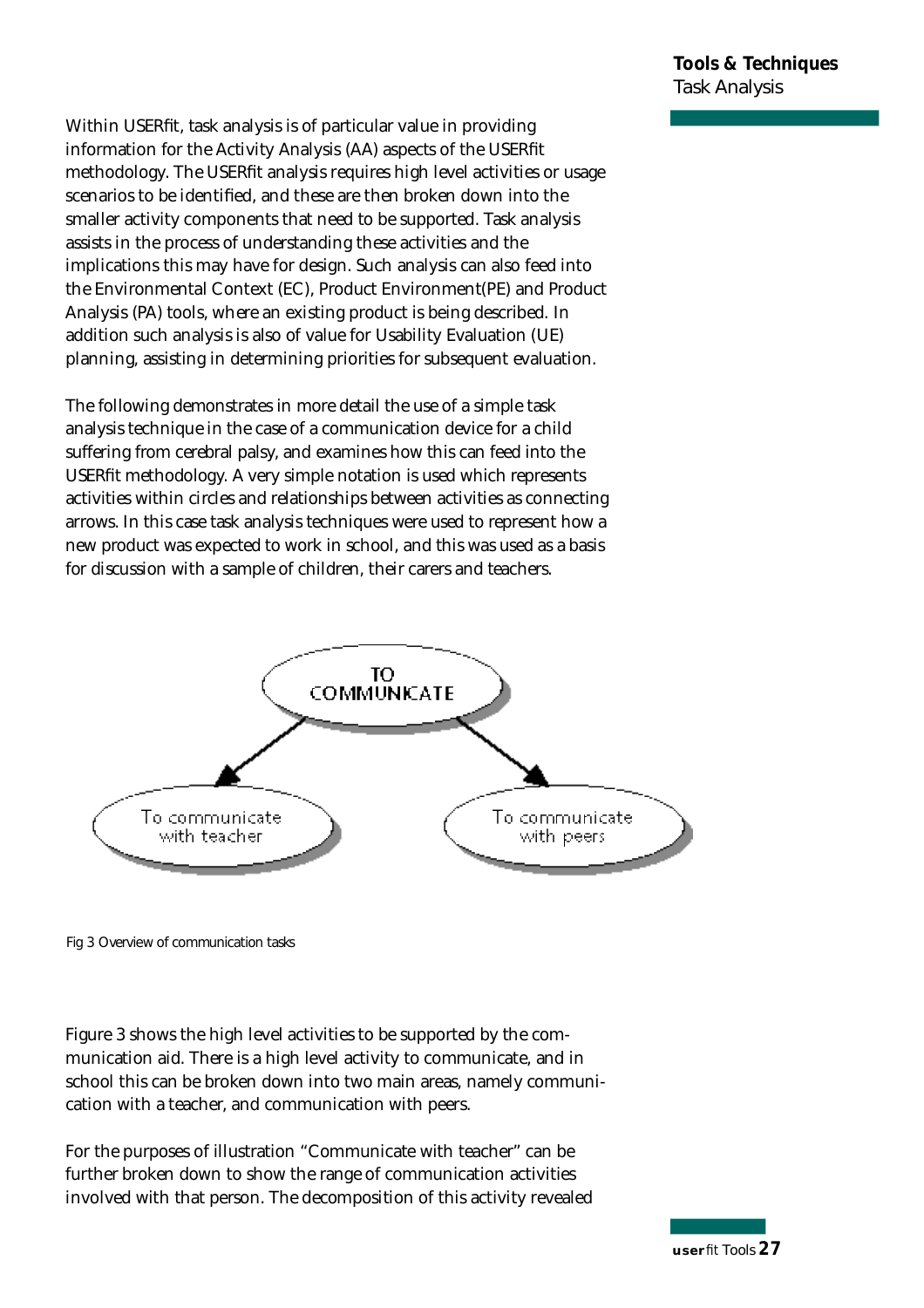that a very simple aid was planned which would allow communication regarding basic needs i.e. hunger, thirst and pain, and would also allow simple questions to be answered, as well as communicating greetings and good-byes (figure 4).



Fig 4 Range of communication activities with teacher

The first sub activity identified was for the user of the aid to be able to draw attention of the teacher that they wanted to communicate with them. These high level activities also identify the usage scenarios for subsequent inclusion in the USERfit Activity Analysis . A usage scenario can be described as a high level activity or set of activities which fit together to form an identifiable function of a system. Thus in this example there are specific scenarios regarding communicating the need for the toilet, for food , making greetings etc. However it can be useful to group some of these scenarios together if they have identical attributes, as this will make subsequent use of the analysis simpler. Thus communicating hunger, thirst and pain could be seen as having similar attributes and could therefore be described as one global activity.

For the purposes of illustration Draw Attention of Teacher and Communicate Need for Toilet are also decomposed further. As the activities also involved the use of technology i.e. the communication aid, the analyst decided to make the distinction between activities carried out by people and machines clear. In these simple diagrams the activities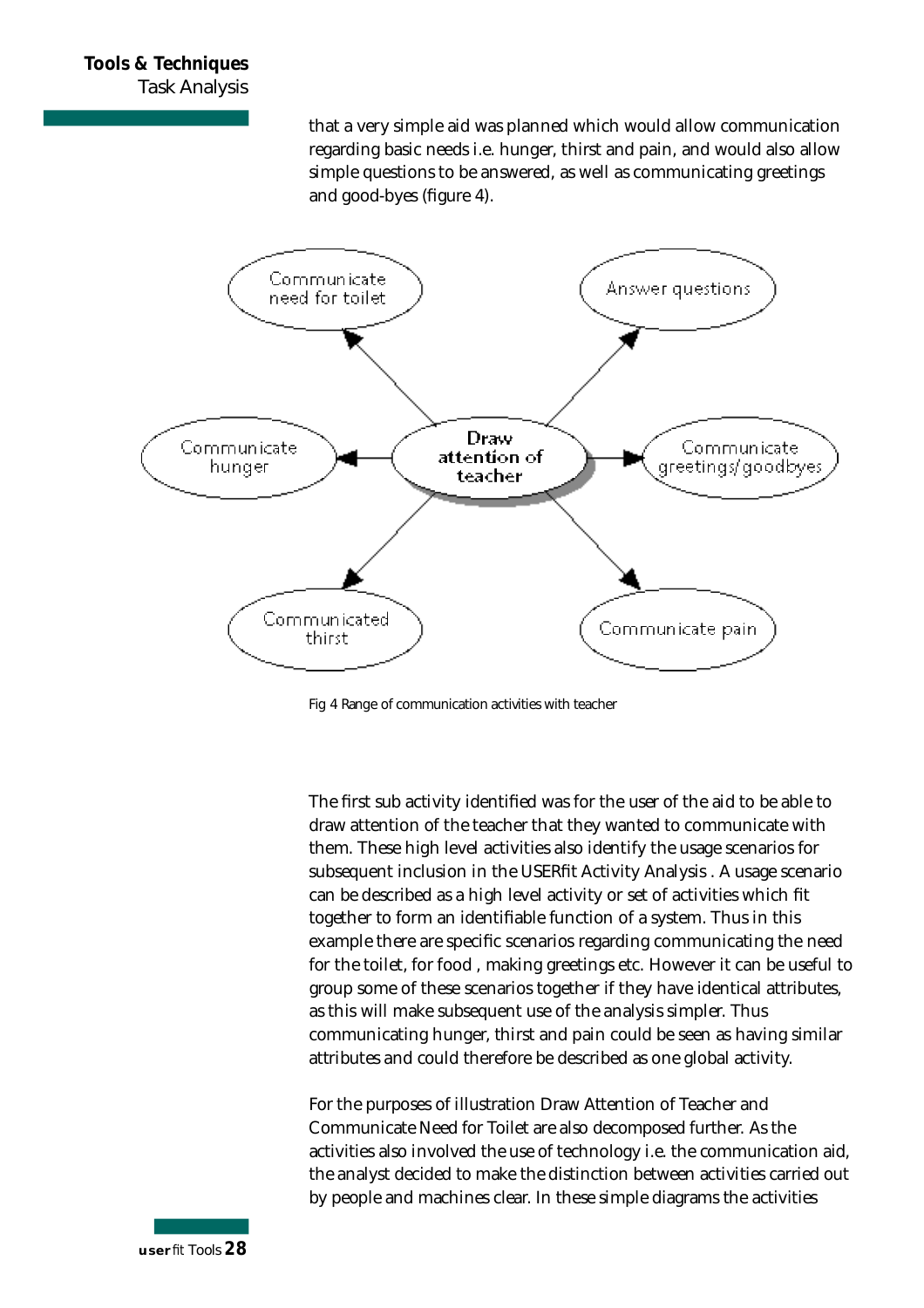performed by people were placed in circles, whilst those performed by the technology were put in boxes. The arrows are used to show how activities are linked together and the logical sequence of activities.

In some cases it may also be necessary to label the arrows and to list the conditions which lead from one activity to another. This is particularly important if one action has a number of different consequences (an OR function) , or one action leads to a number of simultaneous consequences which are logically different from each other (an AND function).

Figure 5 shows that to draw the attention of the teacher the child has to p ress a dedicated button on the unit. This causes a light on the unit to switch on, and a separate alarm on the teacher's desk to be raised. This can lead to two different consequences. The first is that the teacher acknowledges the alarm by pressing a confirmation key on the console mounted on her desk. The second is that if no key is pressed on the console within twenty seconds then a siren in the child's unit sounds.



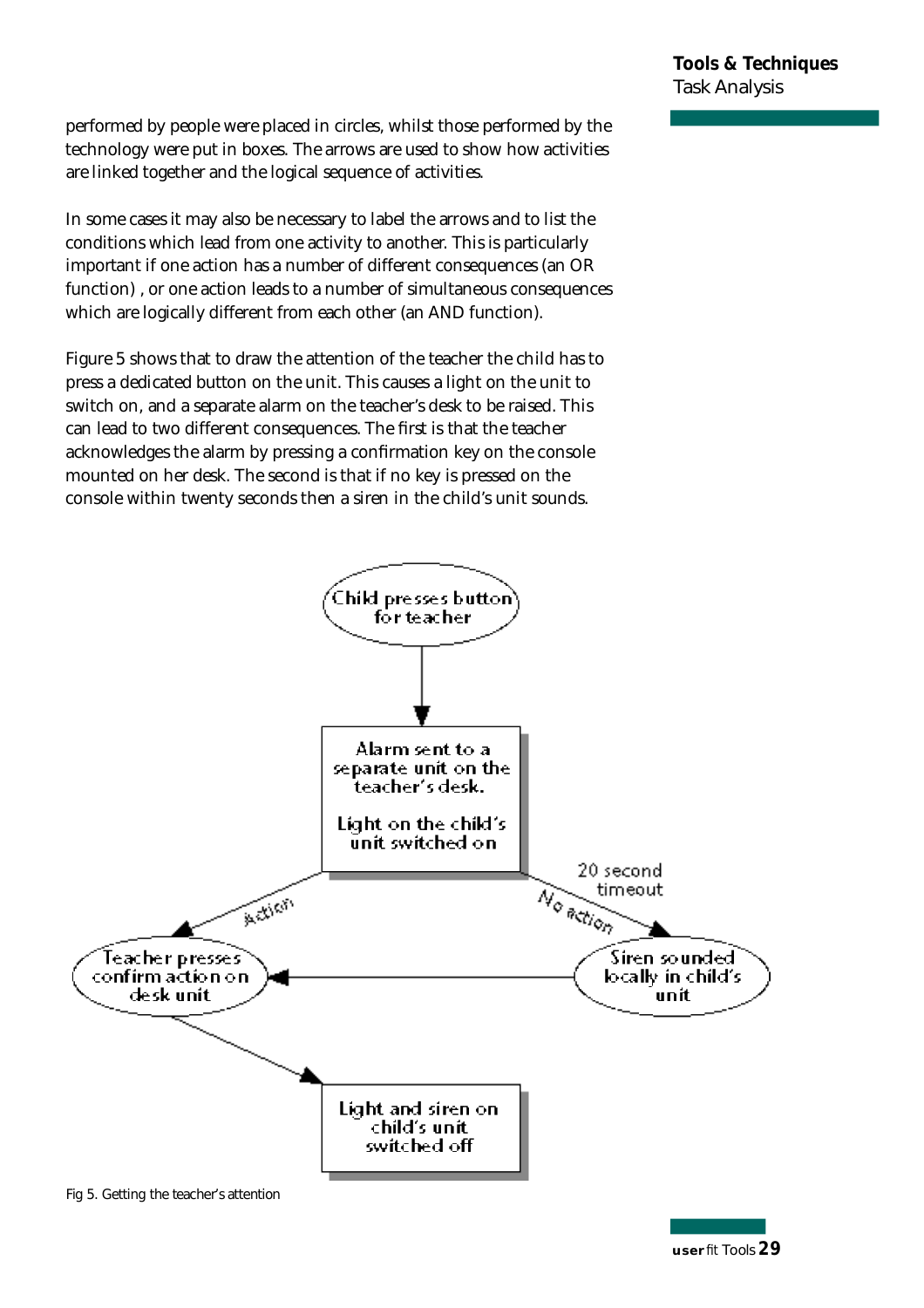In either case the teacher has to confirm receipt of the message which also switches off the light on the child's communication unit and switches the local siren off.



Fig 6. Communicating the need for the toilet

Figure 6 shows the breakdown of the activity "Communicate need for toilet". This activity can be entered from having first gained the attention of the teacher or as a result of an existing communication having been established e.g. a greeting or other request. In each case once the attention of the teacher has been obtained, the child can communicate their needs. The diagram illustrates that the child presses the toilet icon on the unit, which causes the unit to light up for 5 seconds and a speech message given. Normally the teacher will see this and then take the child to the toilet, but in the event of it being missed the communication cycle has to be repeated. In this particular example the children consulted found the proposed design unacceptable, as the

**u s e r***fit* Tools *3 0*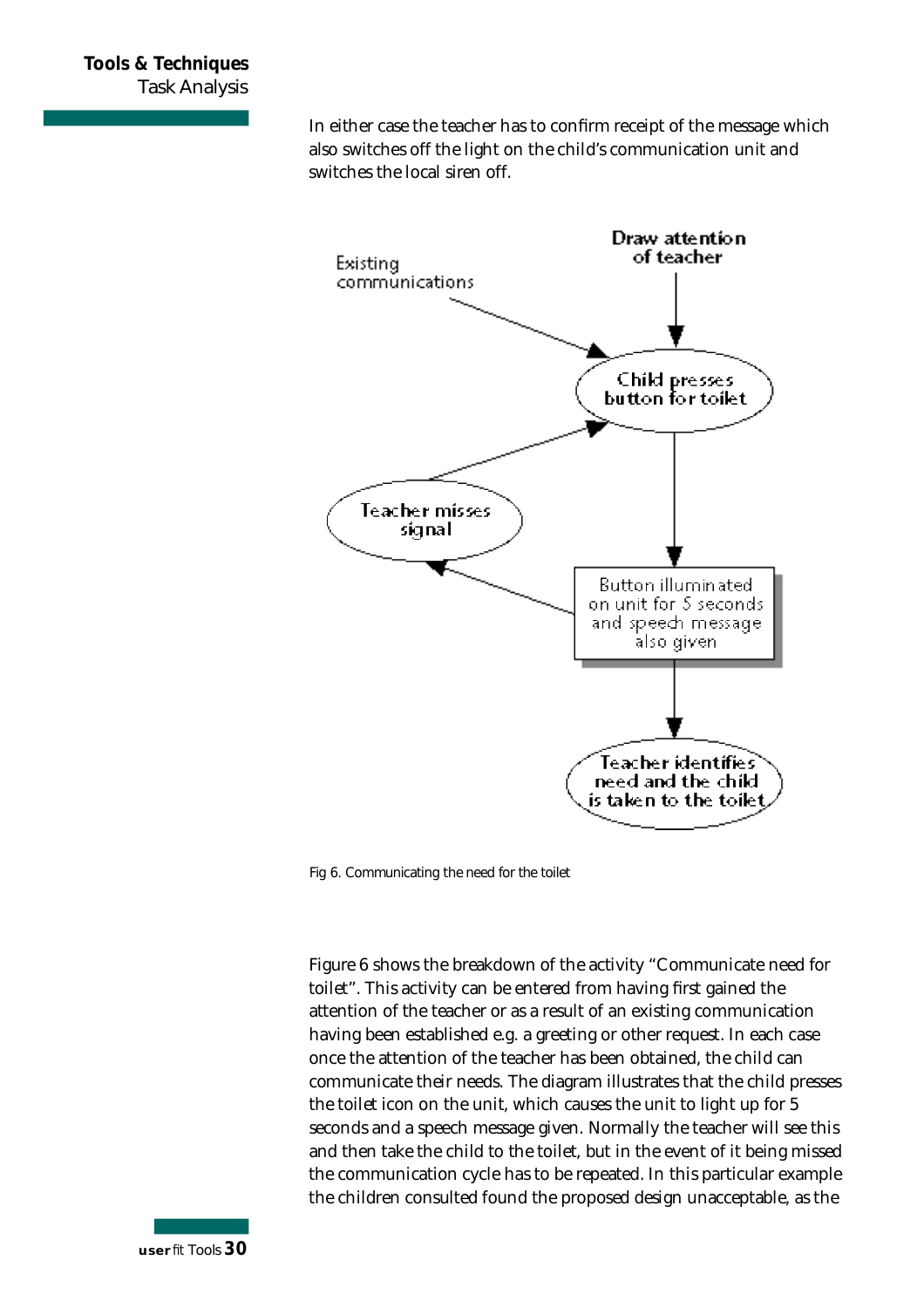system made it very clear to everyone who might be present that the child wanted to go to the toilet. The consensus reached was that this part of the interface should be redesigned.

#### **Sources of Further Information**

Wilson, Welbank and Ussher, (1990) utilised a task analysis in parallel to other requirements capture techniques, aiming to examine current service provision, current videotelephony usage and the usage of other communications devices by people with special needs. The result of this analysis was a description of service tasks at the level of procedural sub tasks that was then included in the requirements definition document. These sub tasks were organised into several levels: overall tasks (such as activating the system), function lists, (adjusting brightness, adjusting camera angle), and a qualifying statement that describes the reason for the task and the functions. Overall, the analysis was used as a tool to assist the designers in understanding the requirements of the end users.

Task analysis can also be used diagnostically to determine aetiology of system failures by tracing these failures to specific actions that cannot be performed, for example due to a physical inability to perform a specific action, or excessive workload leading to errors. Andrich (1993) for example describes the use of task analyses being used as part of a functional assessment of a person's disability. Andrich describes the approach used by SIVA in Italy, in terms of their consultation procedures, whereby SIVA provides an assessment service for disabled people, discussing their problems and providing them with aids to try out. A functional assessment of disability is used along with detailed task analysis relating to the clients' objectives, e.g., independence in the bathroom. Thus, when the user finds a given task impractical to perform, the task analysis would describe their problem in precise terms.

Brief mention should also be made of some of the additional task analysis techniques that have been developed for studying human computer interaction as these are often very complex, and are not recommended for developers who are not prepared to expend a considerable amount of effort in both the training and use of such techniques. In addition their practical value is often unproved, particularly when applied to new areas such as assistive technology. However for completeness examples include: Command Language Grammar (Moran 1978), Task Action Grammar (Payne 1985), and Task Analysis for Knowledge Descriptions (Johnson et al 1985). Such techniques can be very difficult to understand, and their practical value is largely unproved.